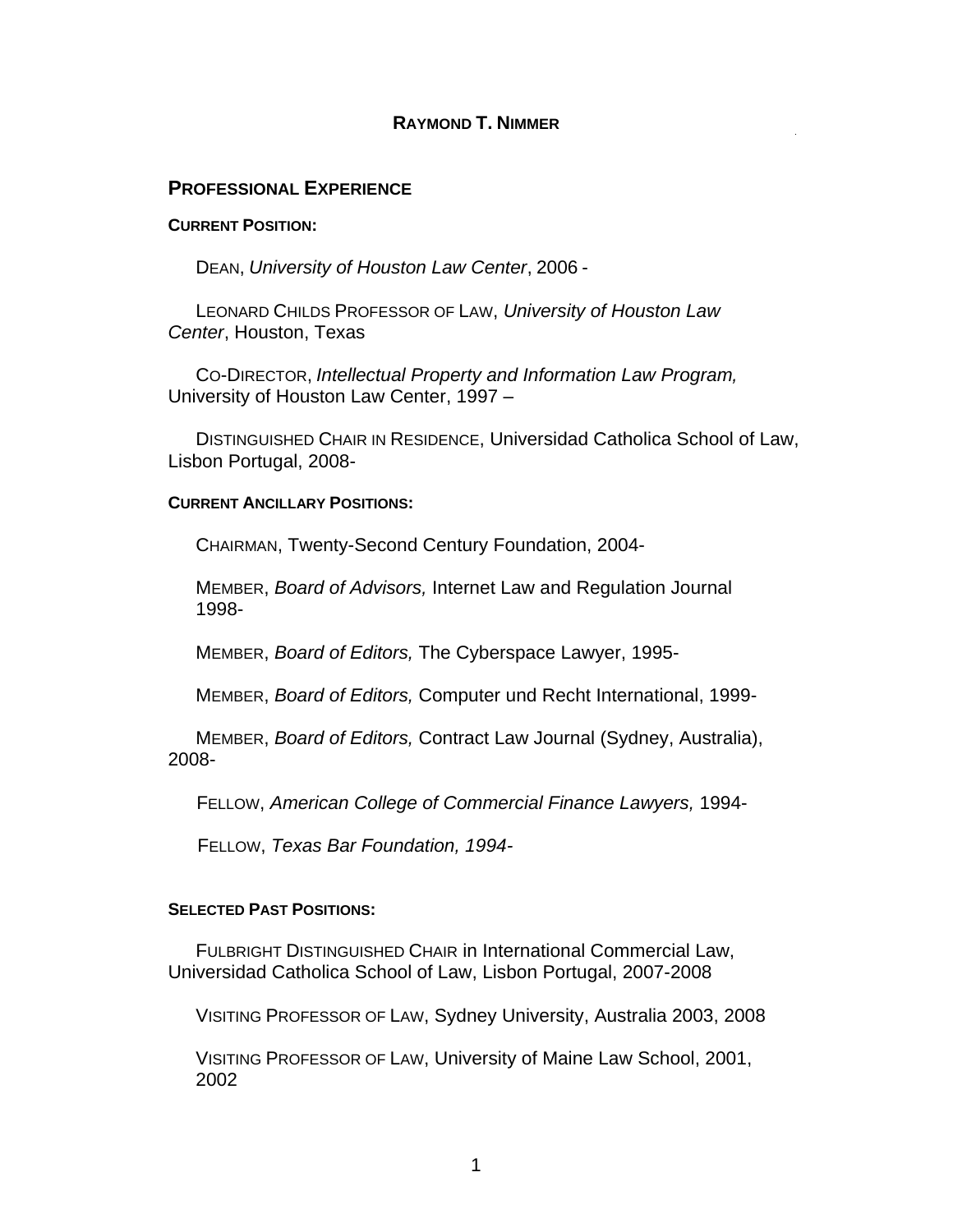ACTING DEAN, *University of Houston Law Center, 1993-95*

REPORTER, *UCC Article 2B* and *Uniform Computer Information Transactions Act,* National Conference of Commissioners on Uniform State Laws, 1994-2003

CO-REPORTER, Revisions of UCC Article 2, National Conference of Commissioners on Uniform State Laws, 1990-1994

CO-CHAIR, Annual Conference on Computers, E-Commerce and the Law, An International Perspective (Frankfort Germany) 1998 - 2002

CO-CHAIR, *Division on International Technology Competitiveness, 1990-93*, ABA Section of Science & Technology

CONSULTANT, U.S. State Department Legal Advisors Office, 1990-2001

COUNSEL, *Weil, Gotshal & Manges*, Houston, Texas, 1992 - 1999

CHAIR, *Annual Computer and Information Law Institute, 1986-2007*

REGENT, *Board of Regents* National College of District Attorneys, 1994- 1999

MEMBER, PANEL OF EXAMINERS, *Bankruptcy Specialization,* State Bar of Texas, 1988-1996

DIRECTOR, *Board of Directors,* Computer Law Association 1994-1999

DIRECTOR, *International Law Program*, University of Houston, *1997-1999*

CONSULTANT, *Law and Social Sciences Program,* National Science Foundation, *1979-1992*

CHAIR, *State Bar of Texas, Computer Section*, 1991-1993

CHAIR, *Subcommittee on the Scope of the UCC,* ABA Business Law Section, 1986-1992

CONSULTANT, *U.S. Office of Technology Assessment, 1991-1995*

COUNSEL, *Sheinfeld, Maley & Kay, 1985-91*, Houston, Texas

VISITING PROFESSOR OF LAW, *University of Michigan Law School, 1987*

VISITING PROFESSOR OF LAW, *University of Texas at Austin, 1985-86*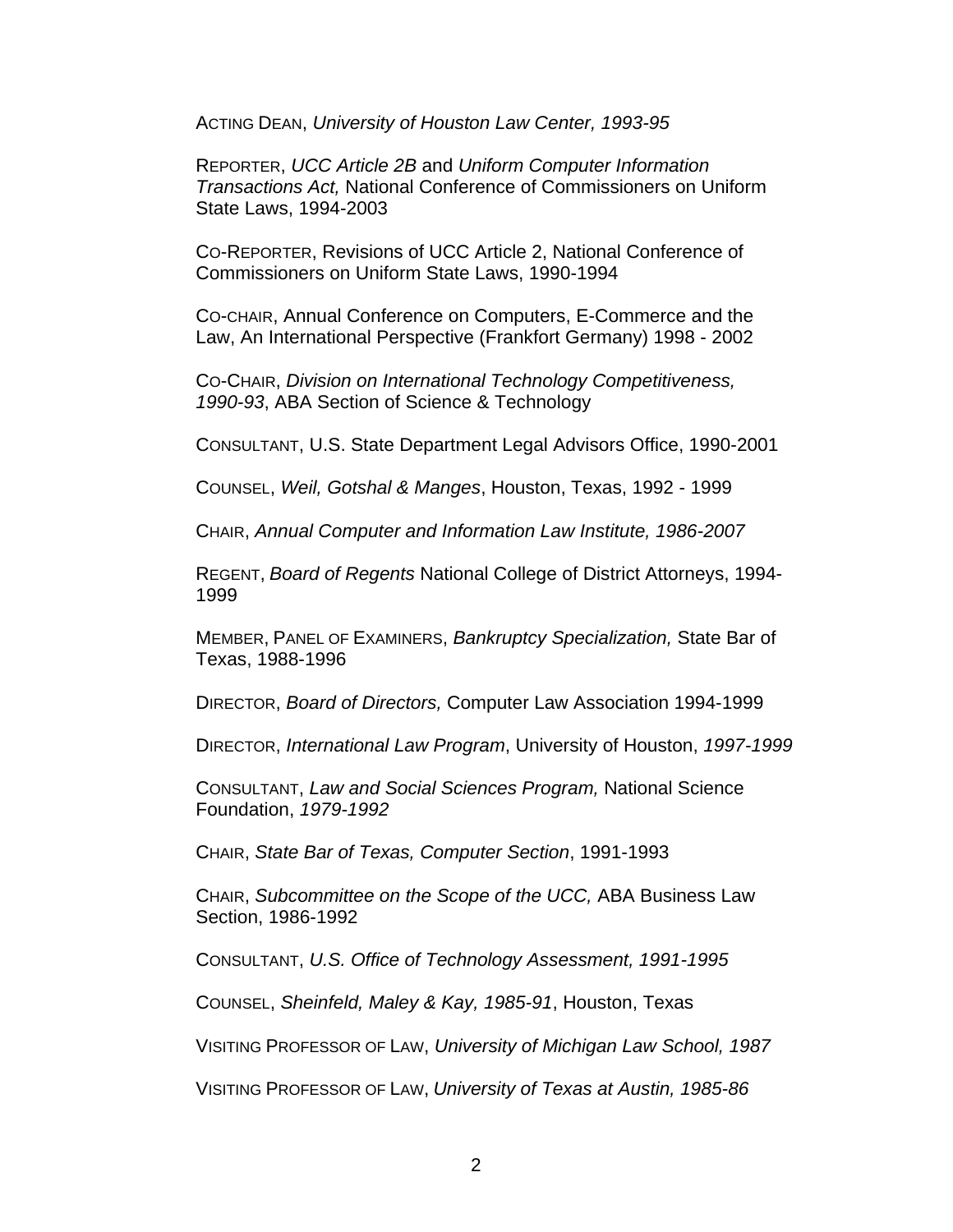ASSOCIATE DEAN, *University of Houston Law Center, 1978-85*

RESEARCH ATTORNEY, *American Bar Foundation, 1968-75*

### **MEMBERSHIPS AND LISTINGS**

#### ADMITTED

ADMITTED, *Illinois State Bar* ADMITTED, *Texas State Bar* ADMITTED, *U.S. Supreme Court Bar* ADMITTED, *Fifth Circuit Court of Appeals* ADMITTED, *Eleventh Circuit Court of Appeals* ADMITTED, *Federal Circuit Court of Appeals*

#### **LISTED**

LISTED, *Who's Who in America* LISTED, *Who's Who in American Law* LISTED, *International Who's Who of Internet and e-commerce Lawyers* LISTED, *International Who's who of Business Lawyers* LISTED, *The Best Lawyers in America* (in both Information Technology Law and Intellectual Property Law) **MEMBER** 

MEMBER, *American Bar Association* MEMBER, *American Intellectual Property Law Association* MEMBER, *American Law Institute* MEMBER, *Licensing Executives Society* MEMBER, *Computer Law Association* MEMBER, *Texas Bar Foundation*

## **PRESENTATIONS**

Fifteen or more presentations *annually* on copyright, licensing, electronic commerce, DMCA, and other issues

## **AWARDS**

BEST LAWYER IN HOUSTON, Information Technology Law, 2011 FULBRIGHT DISTINGUISHED CHAIR in International Commercial Law, 2007-2008 RECIPIENT, Faculty Services Award, University of Houston, 2004 RECIPIENT, Best New Book in Law, Association of American Publishers, 1985 (Law of Computer Technology)

FELLOW, American College of Commercial Finance Lawyers, 1995 THIRD NATIONAL PRIZE, Nathan Burkham Copyright competition, 1968

## **PUBLICATIONS**

**BOOKS**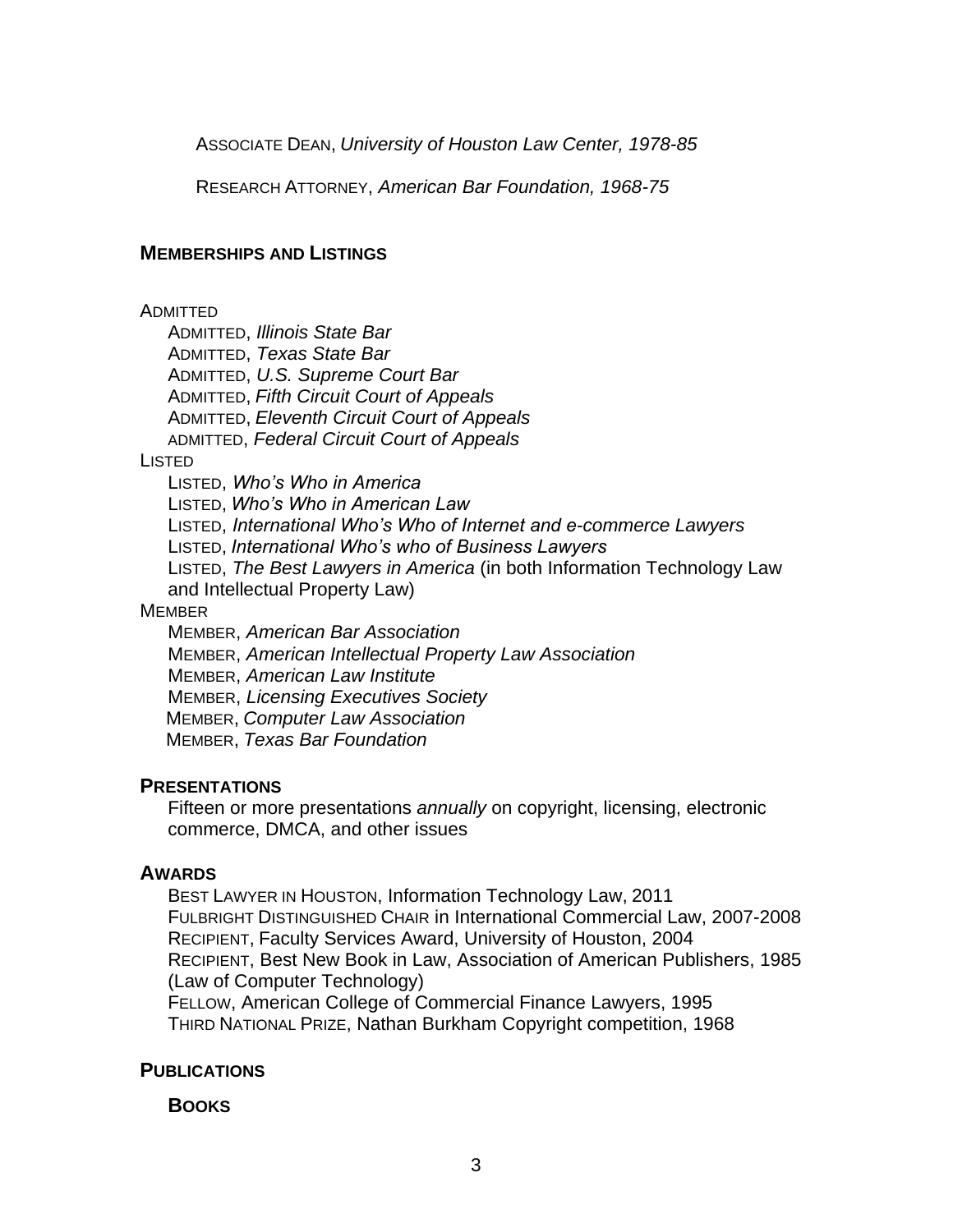MODERN LICENSING LAW (2011, West Publishing) (with Jeff Dodd) (Seventh edition)

MODERN LICENSING LAW (2009, 2010 West Publishing) (with Jeff Dodd) (Fifth and Sixth edition)

HAWKLAND, UNIFORM COMMERCIAL CODE Series [UCITA volume] (2006), updated annually

LICENSING OF INFORMATION ASSETS: CASES AND MATERIALS, 2<sup>ND</sup> EDITION (Lexis 2007; 2010)

THE LAW OF ELECTRONIC COMMERCIAL TRANSACTIONS (2003) (REVISED three times annually, 2011, A.S.Pratt) (with Holly K Towle)

THE LAW OF COMPUTER TECHNOLOGY, 4TH EDITION, (2009, West) (updated twice annually)

INFORMATION LAW (1996 updated twice a year, West)

COMMERCIAL TRANSACTIONS: SECURED FINANCING, CASES, MATERIALS,

PROBLEMS (3d edition, 2003) (with I. Hillinger and M. Hillinger)

COMMERCIAL TRANSACTIONS: SECURED FINANCING, CASES, MATERIALS, PROBLEMS (2nd edition, 1999) (with I. Hillinger and M. Hillinger)

DRAFTING EFFECTIVE CONTRACTS, SECOND EDITION (1999, Aspen) (with R. Feldman) (annual updates)

BANKRUPTCY AND CREDITORS RIGHTS, 3D EDITION (1996, West) (with J. White)

THE LAW OF COMPUTER TECHNOLOGY, 2ND EDITION (1992) (Warren, Gorham & Lamont)

SECURED FINANCING IN PERSONAL PROPERTY (Michie Co.) (1992) (with I. Hillinger)

BANKRUPTCY AND CREDITORS RIGHTS (1992, West) (with J. White)

COMMERCIAL ASSET-BASED FINANCING, (4 Volumes) (1989) (Callaghan)

THE LAW OF COMPUTER TECHNOLOGY, (Warren, Gorham & Lamont) (1985) (recipient of Association of American Publishers award as "Best New Law Book Published in 1985")

CONTRIBUTING EDITOR, NORTON, BANKRUPTCY LAW AND PRACTICE (Callaghan, 1981-1993)

COMMERCIAL TRANSACTIONS: SALES, PAYMENT SYSTEMS, SECURED FINANCING (3 Volumes) (1982) (Michie Co.: Bobbs Merrill) (with J. McDonnell and L. Frankel)

THE NATURE OF SYSTEM CHANGE: THE PROCESS OF REFORM IN THE COURTS (1978, ABF Press)

Four other books relating to judicial process (1971-1980)

## **BOOK CHAPTERS AND SELECTED ARTICLES:**

Raymond T. Nimmer, Information Wars and the Challenges of Content Protection in Digital Contexts, --- Vanderbilt J. Entertainment Law -- (2011)

Raymond T. Nimmer, Copyright First Sale and the Over-Riding role of Contract, 51 Santa Clara L. Rev. 101 (2011)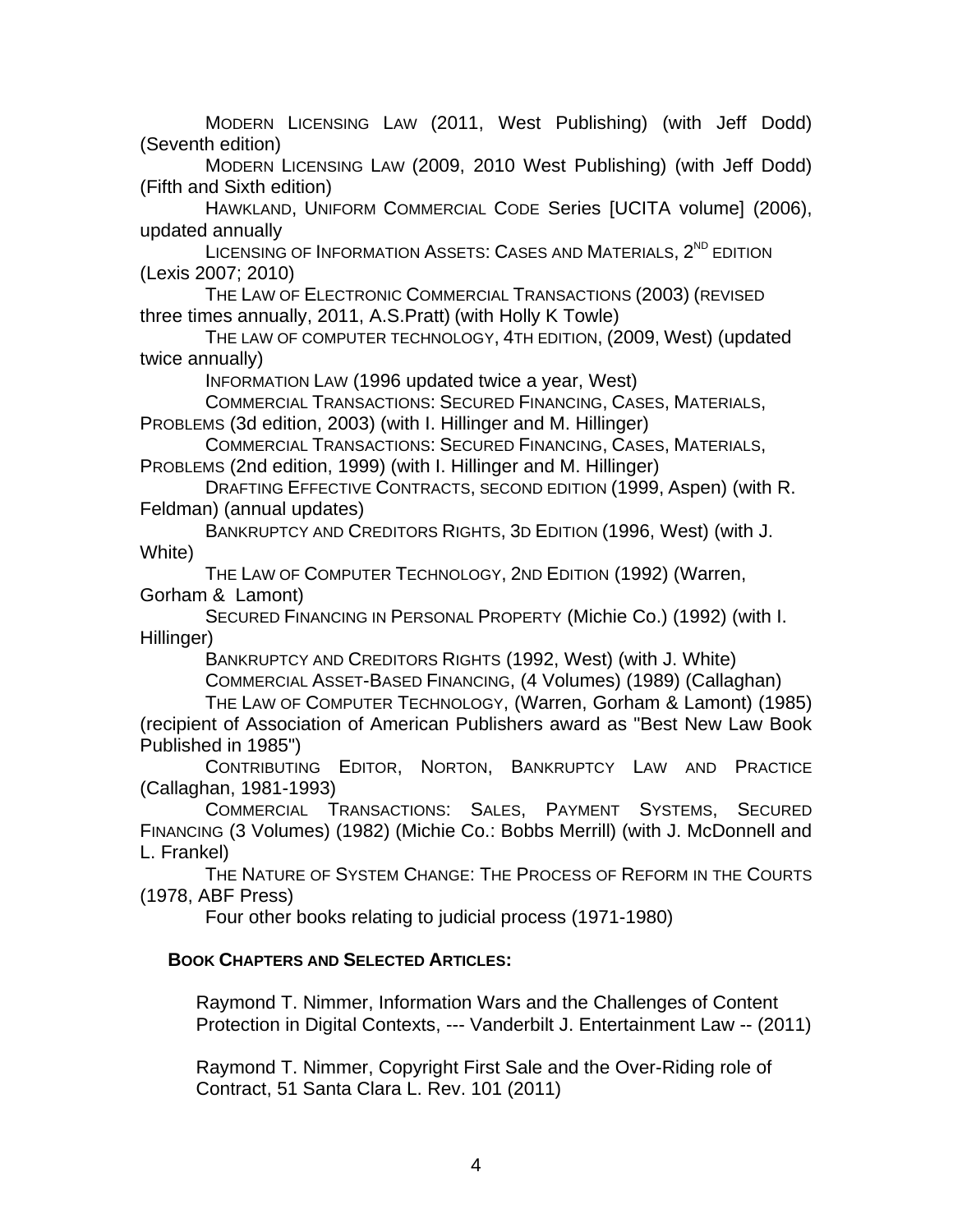Raymond T. Nimmer, Issues in Modern Licensing of Factual Information and Databases, in Research Handbook on Intellectual Property Licensing, (J. De Werra ed. 2011)

Licensing Information Assets in the New Economy: A Pro-rights Perspective, The Indian Journal of Law & Technology (Bangalore, India, 2008)

An Essay on Article Two's Irrelevance to Licensing Agreements, Loyola L. Review (2007)

Legal Landscape of Electronic Commerce: Redefining Contract in an Information Era, -- Contract Law Jnl -- (Sydney, Australia, 2007)

Modernizing Secured Financing Law For International Information Financing: A Conceptual Framework, 2006 Houston Business and Tax Law Journal (with Lorin Brennan).

Google Print Library Project – Unfair Use of Copyright, 2006 Computer Law International (Issue 1, 2006, Munich)

"Contracts, Markets and Data Control," BNA International Intellectual Property Reports (2005)

Shrinkwrap Licenses are not Preempted by Fair Use Doctrine, 2005 Computer Law Review International --- (2005, Munich).

First Amendment Speech and the DMCA: A Proper Marriage, in FREE SPEECH AND COPYRIGHT (Suthersanen, ed., Oxford University Press, 2004), reprinted in *The ICFAI Journal of Intellectual Property Rights* (India, 2005)

Licensing of Information: The Emerging Commercial Law, DEPAUL BUSINESS & COMMERCIAL LAW J. (2004)

UCITA and the Continuing Evolution of Digital Licensing Law, THE COMPUTER & INTERNET LAWYER (2004) (Reprinted in the *Licensing Law Journal* (2004)

Antitrust Online, in INTERNET LAW AND REGULAtion (2002, West).

Licensing in the Contemporary Information Economy, 8 WASHINGTON UNIV. JNL OF LAW & POLICY. 99 (2002)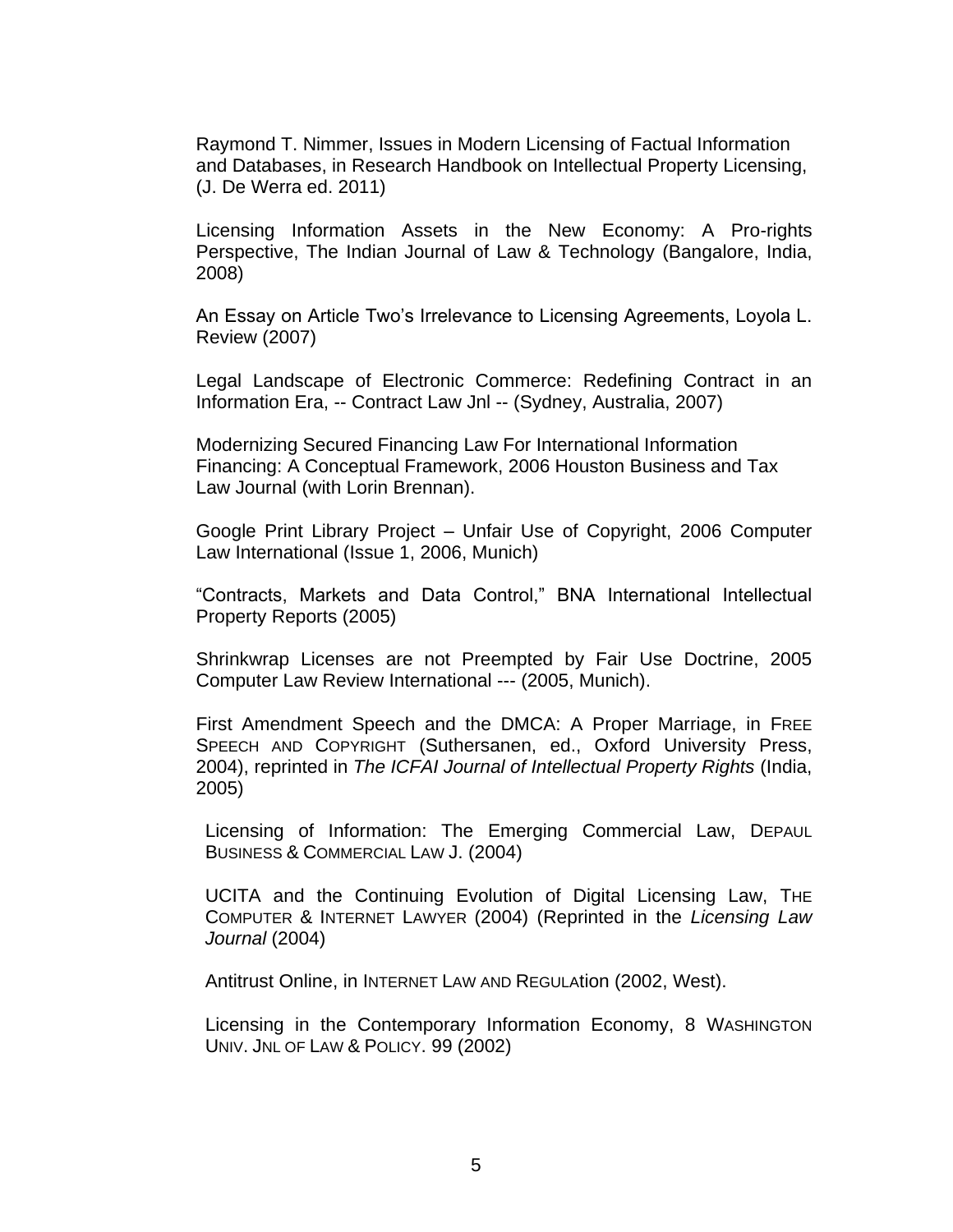Revised Article 9 and Intellectual Property Asset Financing, 53 MAINE L. REV. 287 (2001) (reprinted in Intellectual Property Law Review, 2003).

Principles of Contract Law in Electronic Commerce, in FOUNDATIONS AND PERSPECTIVES OF INTERNATIONAL TRADE LAW (Fletcher, Mistells & Cremona, eds; Street & Maxwell, 2001)

Through the Looking Glass: What Courts and UCITA have to say About the Scope of Contract Law in the Information Age, 38 DUSQUENE L. REV. 255 (2000)

International information Transactions: An Essay in Law in an Information Society, 26 Brooklyn J. Int'l Law 5 (2000).

Electronic Signatures and Records: The New US Perspective, 17 COMPUTER & INTERNET LAWYER 8 (December, 2000)

Images and Contract Law - What Law Applies to Transactions in Information, 36 HOUSTON L. REV. 1 (1999)

Breaking Barriers: The Relationship Between Contract and Intellectual Property Law, 13 BERKELEY TECHNOLOGY LAW JOURNAL 827 (1998)

Licensing on the Global Information Infrastructure: Disharmony in Cyberspace, 16 NORTHWESTERN JOURNAL OF INTERNATIONAL LAW AND BUSINESS, 224 (1996)

Software Copyright: Sliding Scales and Abstracted Expression, 32 HOUSTON LAW REVIEW 317-362, (1995) (with P.A. Krauthaus)

Intangibles Contracts: Thoughts of Hubs, Spokes and Reinvigorating Article 2, 35 WILLIAM AND MARY LAW REVIEW, 1337-1404 (1994)

Copyright on the Information Superhighway: Requiem for a Middleweight, 6 STANFORD LAW & POLICY REVIEW, Issue 1 (1994), 25-42. (with P. A. Krauthaus)

Information as Property: Databases and Commercial Property, 1 OXFORD J. INFORMATION LAW & COMP. TECHN. 2 (1993) (Oxford University Press, London) (with P. Krauthaus)

Adequate Protection, in J. QUEENAN, P. HANDEL, I HILLINGER, BANKRUPTCY REORGANIZATION LAW ch. 16 (1993)

Confirming Bankruptcy Reorganization Plans Through Cramdown, in J. QUEENAN, P. HANDEL, I. HILLINGER, BANKRUPTCY REORGANIZATION LAW ch.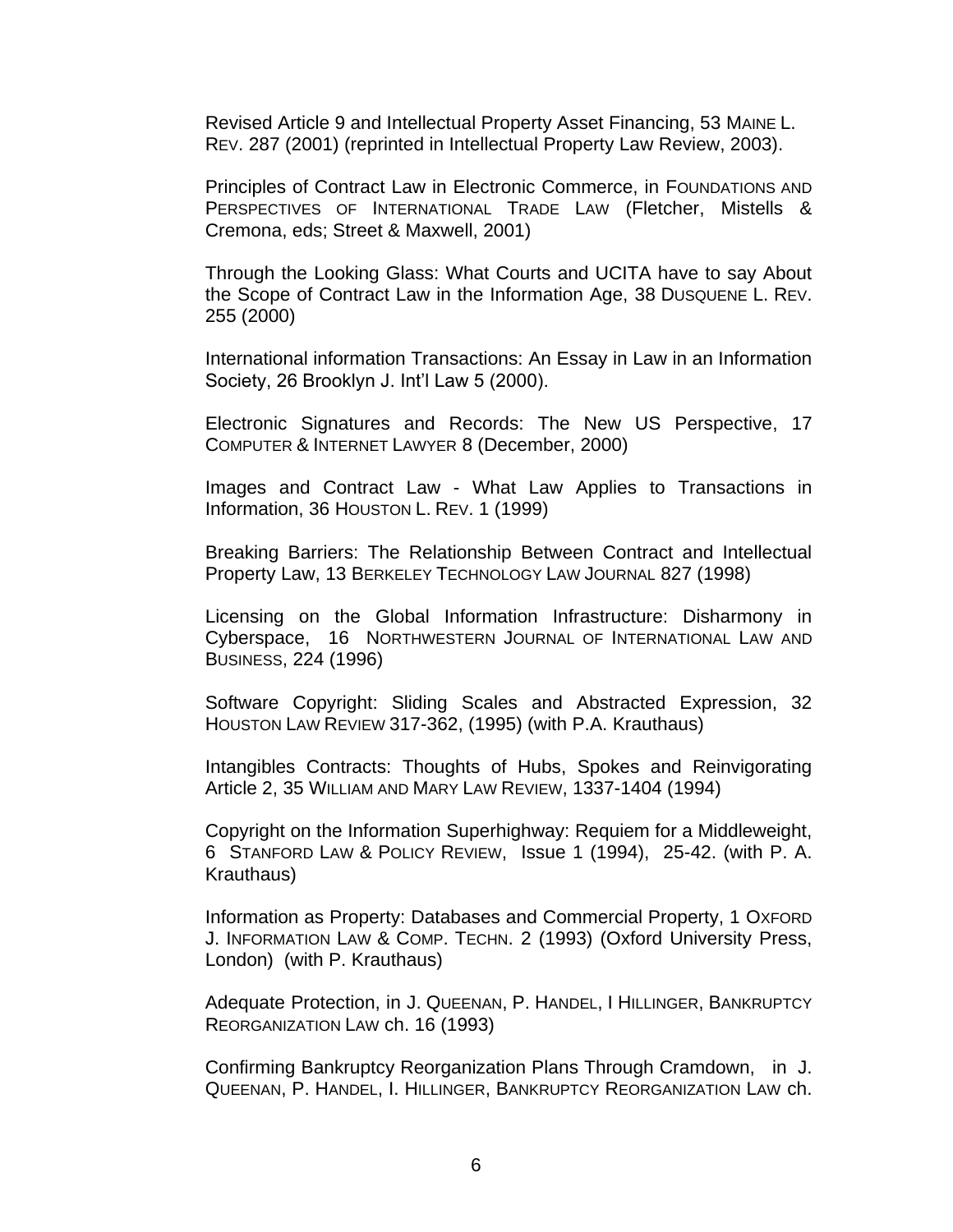31 (1993)

Effects of Bankruptcy on Foreclosure, in D. DUNAWAY. LEGAL ISSUES IN DISTRESSED REAL ESTATE (1993)

Information as a Commodity: New Issues in Commercial Law, 55 JOURNAL OF LAW & CONTEMPORARY PROBLEMS 103 (1992) (with P. Krauthaus)

Uniform Codification of Commercial Contract Law, 18 RUTGERS COMP. & TECHN. L.JNL. 465 (1992)

Globalization of Law in Intellectual Property and Related Commercial 10 LAW & CONTEXT 80 (1992) (Sidney, Australia)

United States Copyright and Software Interface and Compatibility, COMPUTER AND RECHT, (1992) (Munich)

Chapter 11 Business Governance: Fiduciary Duties and Business Judgment, 6 BANKRUPTCY DEVELOPMENTS JOURNAL 1 (1989)

Negotiated Bankruptcy Reorganization Plans: Absolute Priority and New Capital Contributions, 36 EMORY LJ 1010 (1988)

Secured Financing and Information Property Rights (with P.A. Krauthaus) 2 BERKELEY HIGH TECHNOLOGY L.J. 195 (1988)

Consumer Bankruptcy: The Law of Consumer Abuse, Planning and Misuse, 50 JOURNAL OF LAW & CONTEMPORARY PROBLEMS 89, (1987)

Classification of Computer Software: International Perspectives, 20 INTERNATIONAL LAWYER (1987)

Software Copyright Infringement: Protecting Third Party Developers (with P.A. Krauthaus), 62 INDIANA LAW JOURNAL 13 (1986)

Secured Creditors and the Automatic Stay: Variable Bargain Models of Fairness, 68 MINNESOTA LAW REVIEW, 1, 1983

Executory Contracts in Bankruptcy: Protecting the Fundamental Terms of the Bargain, 54 UNIVERSITY OF COLORADO LAW REVIEW, 507, Summer 1983

Real Estate Creditors and the Automatic Stay: A Study in Behavioral Economics, 1983, ARIZONA STATE LAW REVIEW, 281